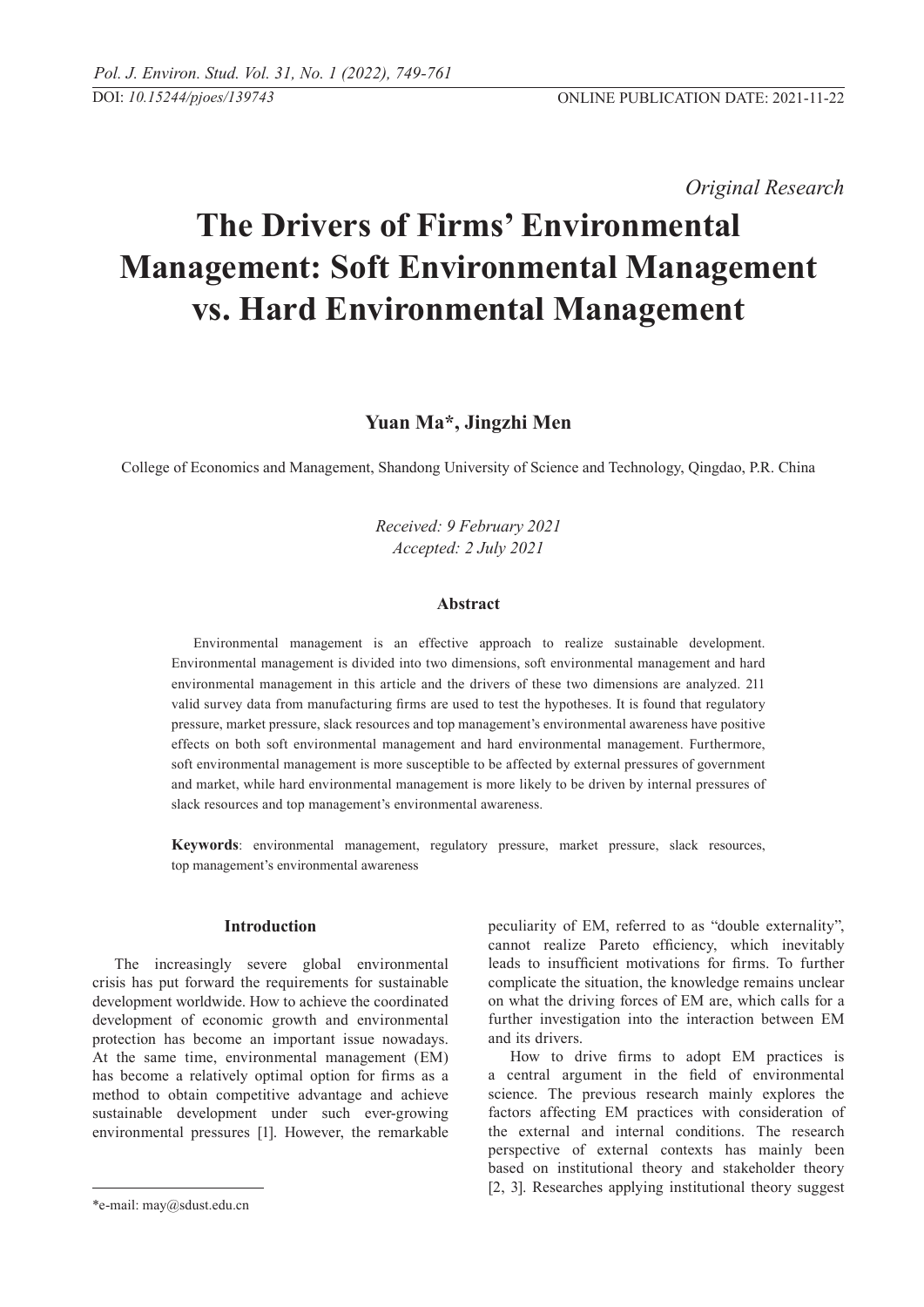all the institutional pressures (coercive pressure, normative pressure and mimetic pressure) can influence firms' responses to environmental issues through legitimacy [2]. Studies in the field of stakeholder theory emphasize the role of stakeholders because they exert pressures on firms with the aim of reducing negative or improving positive environmental impacts [4]. It has also been indicated that pressures from different stakeholders are identified as determinants for firms' EM practices such as regulators [1], suppliers [4], and consumers [5].

EM is dependent on the capabilities and resources within a firm. From an internal perspective, the weakness of a firm's capabilities and its shortage in resources may be major impediments for firms' environmental activities based on the resource-based view [6]. As an indispensable strategic capability, top management's environmental awareness can influence individuals and foster firms to identify and achieve corporate sustainability visions [7]. In addition, available resources empower firms to be more capable of obtaining the necessary material and human talent to launch EM practices [8].

These researches have achieved mountains of valuable results, while some deficiencies on the driving forces of EM practices still exist. First, previous studies have paid more attention to the direct effect of each independent variables on EM practices while a careful consideration of internal and external factors is lacking [7]. Second, most of the existing studies explore the EM drivers from a holistic perspective ignoring consideration of the heterogeneity of EM practices [4]. What is also missing in extant literature is an analysis of how those drivers differ for different aspects of EM. It is highly likely that different dimensions of EM are driven by different factors [9]. Following this vein, this study divides EM into soft environmental management (SEM) and hard environmental management (HEM), based on which, following questions can be addressed: do external drivers (regulatory pressure and market pressure) and internal drivers (slack resources and top management's environmental awareness) trigger the implementation of SEM and HEM? If so, which type of driver is the most effective to advance SEM and HEM, respectively?

By answering the above research questions, two contributions are provided to the current literature. First, a distinction of SEM and HEM is made. This classification improves the pertinence of extant research. In particular, the two dimensions of EM help to explain the heterogeneity of EM practices and to focus the managers' attention on specific aspects of EM. Second, this study helps better explore the specific driving factors of heterogeneous EM practices. Correctly understanding the drivers of SEM and HEM is conducive to design and formulate effective policies for researchers and decision-makers.

The remainder of this paper is structured as follows. Literature review is conducted and hypotheses are

formulated in Section 2. The methods and sample data are described in section 3. The research findings and discussions are presented in section 4, closely followed by section 5 for concluding remarks and implications.

### **Theories and Hypotheses**

## Definition of concepts

EM practices should be viewed as a continuous process of improving environmental policies and programs to reduce firm's environmental impact. It is devoted to minimizing the negative environmental impact of firm's products and services [10]. Such practices including: (1) collection and disclosure of environmental information; (2) development of environmental solutions; (3) settlement for environmental problems; (4) implementation of employee training [11, 12]. Scholars generally believe that EM and quality management have a lot in common [12, 13]. Inspired by the research in quality management domain [14], this article classifies EM practices into two dimensions, soft environmental management (SEM) and hard environmental management (HEM).

SEM refers to management principles or environmental policies that firms take for environmental improvements, such as environmental information collection, environmental information disclosure, employee training, and employee participation [10, 15]. It plays a supportive role. HEM emphasizes the environmental practices relating to technology and outcome, such as green product design, green manufacturing process adoption, and statistical control/ feedback with the characteristics of being technological and being structural [16]. It plays a substantial role in firms' EM [17].

## External Drivers of EM

#### *Regulatory Pressure*

Regulatory pressures are typically exerted by powerful groups (e.g., government agencies) aiming to protect the environment and to pursue sustainable development [8], who have been the most effective drivers for EM practices adoption [18]. The mechanism in generating impetus upon firms is not just the presence of regulations per se but also the capacity of government to monitor firms' behavior and enforce these regulations when necessary [19]. In practice, imposition and inducement mechanisms are effective approaches to affect firms to adopt environmental activities [2]. On the one hand, these regulations have established standards for products, manufacturing processes and the disposal of waste materials [20]. If firms fail to accord with these mandatory standards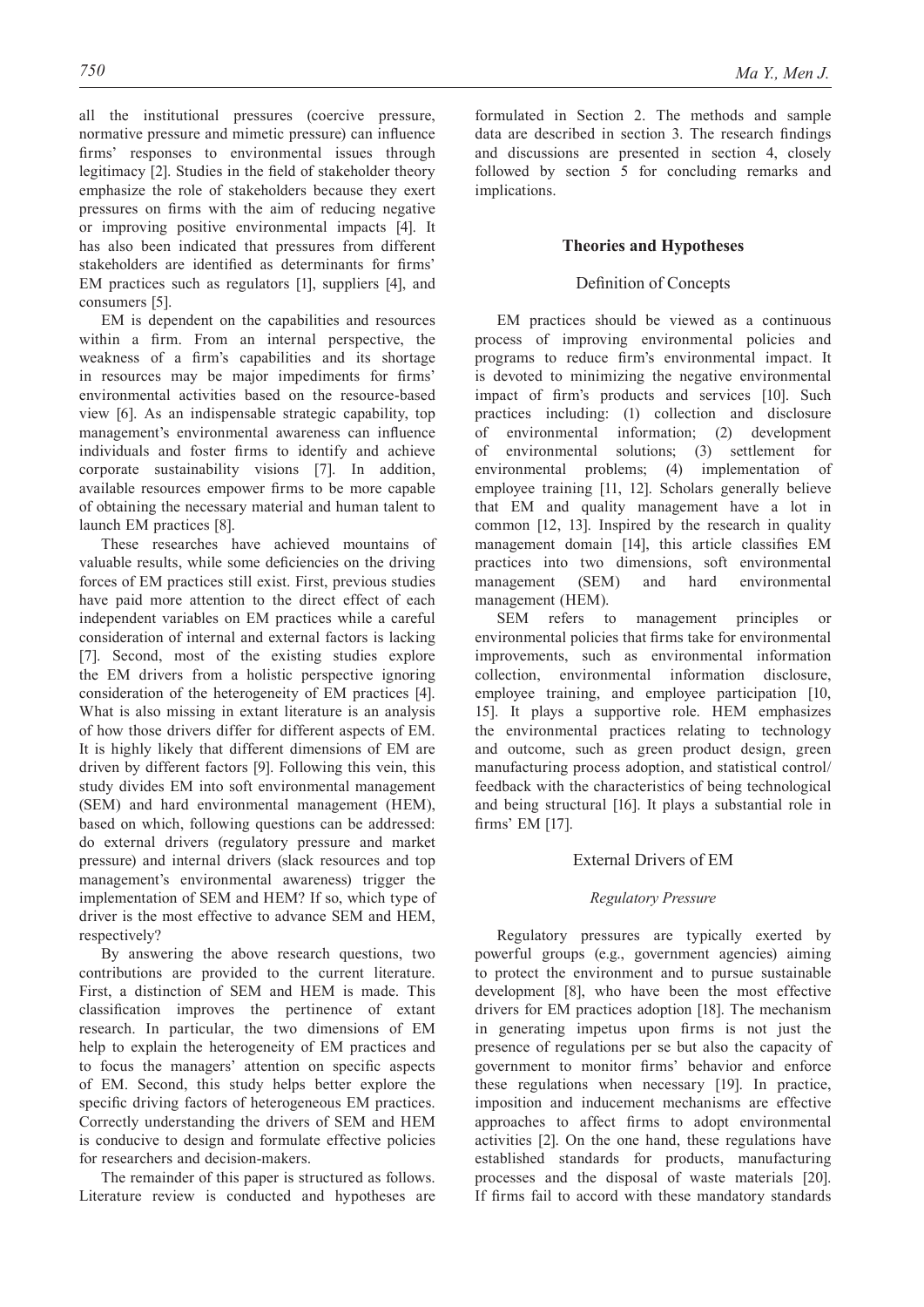and restrictions, they will be expelled from the market. On the other hand, inducement mechanism can entice firms to behave environmentally through the use of more positive incentives and rewards [19]. If firms' actions can conform with these incentive regulations and standards, they will gain government supports, such as subsidy, open-ended contracts, favorable tax laws, or tradeable permits [2]. Therefore, faced with the risks of unconformity with mandatory regulations and the opportunities of conformity with incentive regulations, firms are more inclined to implement EM practices. This leads to the following hypotheses:

- H1a: Regulatory pressure poses a positive impact on SEM.
- H1b: Regulatory pressure poses a positive impact on HEM.

## *Market pressure*

Market factors form the core normative pressure for firms' environmental initiatives [20]. It is essential for firms to maintain contact with market participants who formulate relevant behaviors, norms, and standards for firms during the business. These sorts of environmental norms and standards may affect the degree to which firms operate in pro-environmental ways since they are associated with the issue of legitimacy [8]. To quest the legitimacy, firms will endeavor to operate in accordance with market expectations [8]. Such proactive practices as collecting environmental information from their target customers for designing and manufacturing environmentally friendly product [21], disclosing environmental information to stakeholders [17], and providing employee training to solve environmental issues [22], through which they can obtain not only external legitimacy, but also competitive advantage and green brand recognition [17]. Conversely, firms will suffer resistance, isolation, and market protest if they violate these environmental norms and standards [23]. Hence, we hypothesize:

- H2a: Market pressure poses a positive impact on SEM.
- H2b: Market pressure poses a positive impact on HEM.

#### Internal Drivers of EM

#### *Slack resources*

Slack resources are actual or potential resources that enable organizations to successfully accommodate internal and external uncertainties [24]. From the perspective of Resource Based View, firms will outperform their rivals and then receive competitive advantages due to the rare, irreplaceable, valuable, and inimitable resources [8]. Most importantly, firm's strategies and actions are dependent on, and even constrained by a firm's resource profiles [8].

The lack of sufficient resources may hinder the implementation of environmental initiatives, since firms with little slack must use their scarce resources to its most immediate and pressing needs while neglecting environmental demand [8]. By contrast, sufficient resources are important inputs to the design and implementation of sound environmental practices as they help firms bear the costs of implementing such eco-friendly initiatives [25], buffer the uncertainty of taking risky initiatives in response to external pressure, provide the technological and human basis for sustainable development [26], and enrich strategic choices thereby enhancing the flexibility and adaptability to external changes [8]. That is to say,

- to engage in environmentally friendly behaviors. This leads to the following hypotheses:
- H3a: Slack resources pose a positive impact on SEM.

ample slack resources can motivate firms more likely

– H3b: Slack resources pose a positive impact on HEM.

## *Top Management's Environmental Awareness*

Differences of top management determine the heterogeneity in the strategic decisions and actions of each company based on the Upper Echelon Theory [27]. This logic is also applicable in the context of firms' adoption of EM practices. Top management's attitudes on environmental issues affect firm's environmental behaviors [28]. Those top managements who are highly committed to environmental protection may regard such eco-practices as corporate social responsibility and will broader and more deeply engage in green initiatives [29]. Consequently, environmental awareness of top management is driving firms to implement EM practices, such as disclosing environmental information which is conducive to assume social responsibility and maintain good relationships with stakeholders, providing training programs related to environmental protection and encouraging all employees to engage in EM practices [17]. Furthermore, researchers have also reported that pro-environmental top management will provide timely and adequate resources to environmentally benign product and process to minimize negative environmental impacts [23]. Hence, we hypothesize:

- H4a: Top management's environmental awareness influences SEM positively.
	- H4b: Top management's environmental awareness influences HEM positively.

### Comparison of External and Internal Drivers

SEM, such as environmental information collection, environmental information disclosure, employee participation and employee training, tends to be social and non-technical [10]. Complying with the norms of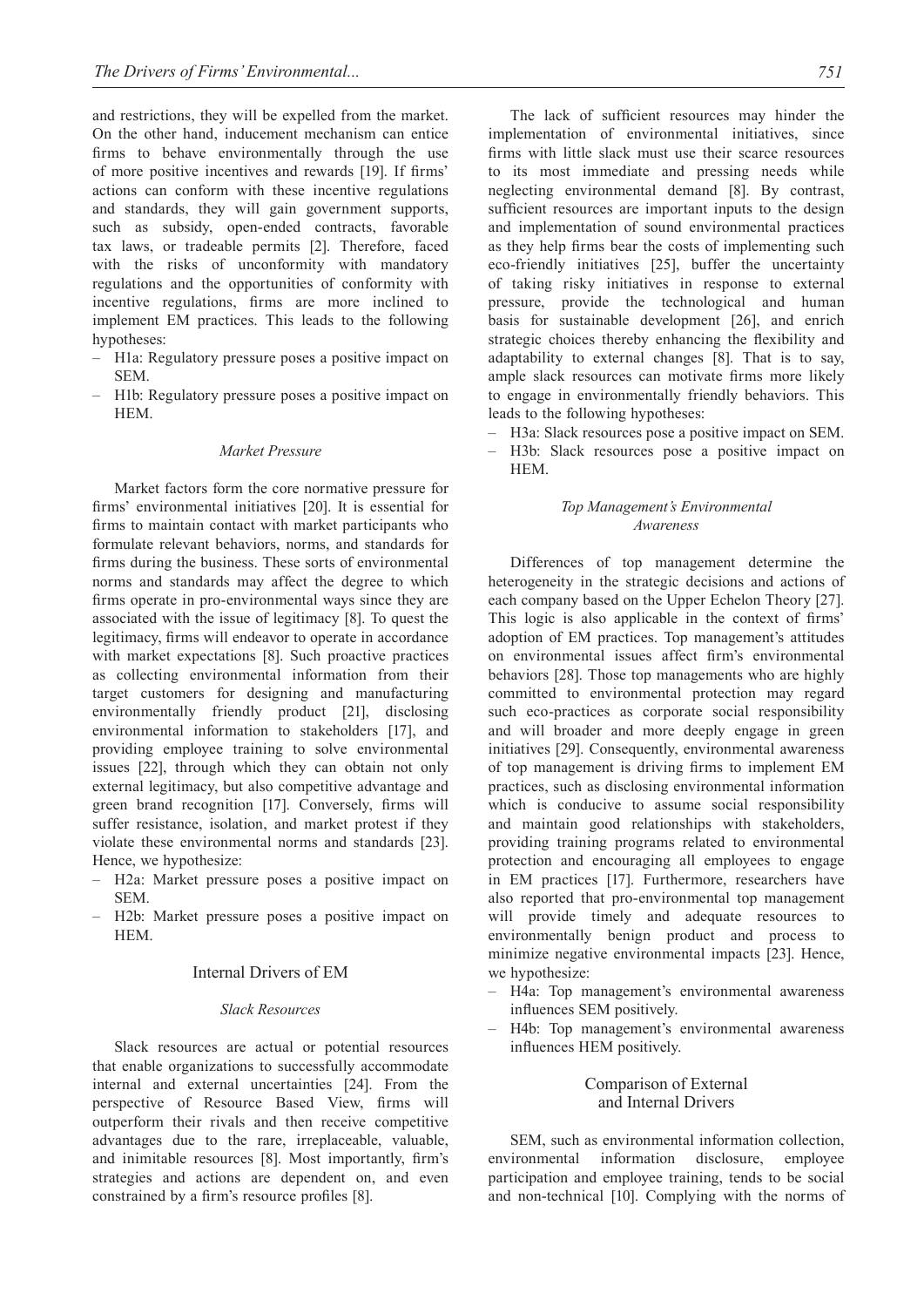government and regulatory agencies, and meeting the requirements of specific stakeholders to obtain legitimacy is the main purpose of environmental information disclosure [17, 30]. Information collection more or less relies on the help of external organizations such as government for it provides firms with information in the context of which customer demand is vague [18]. In addition, the extent of green training and employee engagement in sustainability-oriented practices seemingly relate to government support and market context, with government funding for such training and market resisting environmentally unfriendly behaviors [23]. Therefore, the social-oriented characteristics of SEM make it more vulnerable to be influenced by external drivers.

HEM focuses on environmental measures concerning process and technology, such as green product design, green manufacturing process and statistical control/ feedback, following a structural problem-solving model to generate solutions for working smoothly [31]. As a substantial environmental management tool, HEM employs systematic and prospective technology to design green product, and improve the efficiency of green process by identifying and repairing defects timely. This sort of "hard" measures requires long-term investments on technologies, human resources, and so forth, reflecting the significant role of top management's green awareness and abundant resources within firms as environmentally conscious top management will schedule resources preferentially to environmentally benign projects [23, 32]. Therefore, it can be seen that the technical and outcome-oriented characteristics of HEM make it more susceptible to be affected by internal factors. This leads to the following hypotheses:

- H5a: Compared with internal drivers, external drivers have a greater impact on SEM.
- H5b: Compared with external drivers, internal drivers have a greater impact on HEM.

## **Material and Methods**

## Sample and Data

The study collected data from manufacturing firms in Shandong Province,China. China has reaped remarkable economic growth over the past three decades, yet serious environmental pollution has been caused due to the traditional "get rich first and clean up later" mindset [33]. However, Chinese government began to focus on issues related to environmental protection, resource conservation, and climate change since the 11<sup>th</sup> Five Year Plan (2006-2010). Shandong is a province in the east coastal area of China, ranking third in terms of economic development of all provinces. It is going through a transition with traditional drivers being replaced by new ones and puts forward stricter requirements of cleaner production to manufacturing firms, such as the implementation of energy efficiency labeling and energy-saving product certification systems [34]. Therefore, in this study, manufacturing industry in Shandong province is suitable as the subject of investigation.

Questionnaires were used to collect data. The questionnaire was mainly completed by firm's general manager, environmental department manager or other department managers with relevant environmental knowledge. 400 questionnaires were distributed and 237 were recovered, with a recovery rate of 59.25%. After removing incomplete questionnaires such as missing items and conflicting answers, 211 valid questionnaires were retained, with the effective rate of 52.75%. SPSS24.0 software is used to analyze the sample data. The specific characteristics of the samples are shown in Table 1.

#### Measures

Five-point Likert scale is used to test the multiitem constructs of the research questions, ranging

|          | The characteristics of respondents |        |            |           | The characteristics of sample firms |        |            |
|----------|------------------------------------|--------|------------|-----------|-------------------------------------|--------|------------|
|          | Item                               | Number | Percentage |           | Item                                | Number | Percentage |
| Gender   | Male                               | 114    | 54.0%      | Firm age  | $<$ 5                               | 73     | 34.6%      |
|          | Female                             | 97     | $46.0\%$   |           | $5-10$                              | 67     | 31.8%      |
| Age      | $<$ 30                             | 57     | 27.0%      |           | >10                                 | 71     | 33.6%      |
|          | $30 - 40$                          | 69     | 33.0%      | Firm size | $<$ 300                             | 68     | 32.0%      |
|          | $41 - 50$                          | 56     | $27.0\%$   |           | 300-1000                            | 109    | 52.0%      |
|          | >50                                | 29     | $14.0\%$   |           | >1000                               | 34     | $16.0\%$   |
| Position | Senior                             | 37     | $17.5\%$   | Ownership | State-owned                         | 64     | 30.3%      |
|          | Middle                             | 65     | 30.8%      |           | Private                             | 94     | 44.5%      |
|          | Primary                            | 109    | 51.7%      |           | Foreign-investment                  | 53     | 25.1%      |

Table 1. The distribution of samples.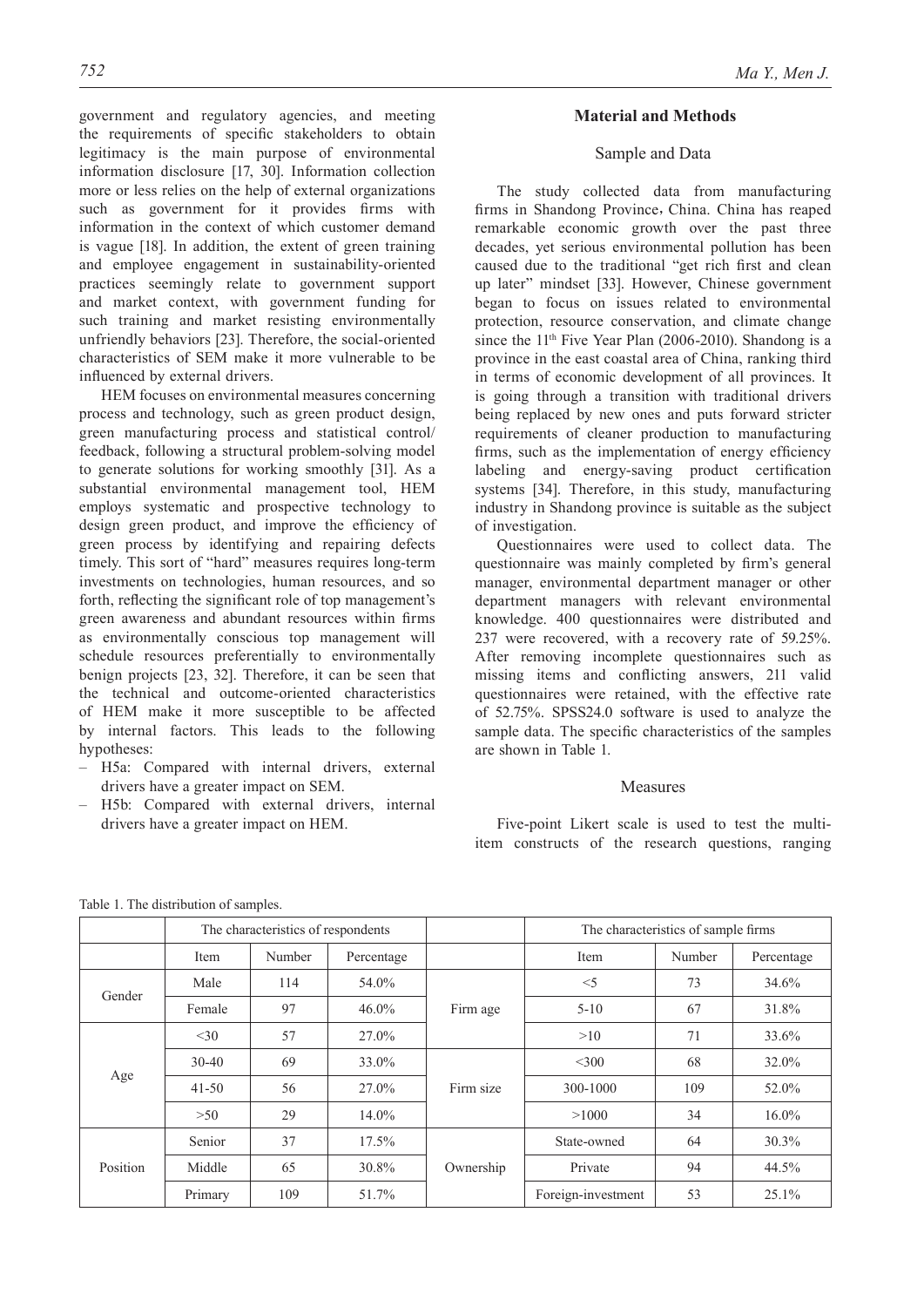from 1 ("strongly disagree") to 5 ("strongly agree"). The specific descriptions of multiple items are presented in Appendix 1.

#### *Independent Variables*

Regulatory pressure. Three items are used to measure this variable [20, 23]. Sample items include "Our production activities should be in accord with the requirements of national environmental regulations", "Our green production can be subsidized by the government".

Market pressure. Four items are used to measure this variable [23], for example, "Our customers often consider environmental factors when making purchase choices".

Slack resources. Three items are used [23, 35]. Example items include "Our firm is equipped with sufficient physical resources for pro-environmental practices" and "Our firm is equipped with ample financial resources for pro-environmental practices".

Top management's environmental awareness. Three items are used [12, 36], sample items include "Our top management can obtain valuable information to improve the environmental performance" and "Our top management spend enough time identifying environmental defects in firm's operations".

#### *Dependent variables*

SEM: Based on the researches of Flynn, Schroeder and Sakakibara [16] and Tung, Baird and Schoch [12], seven items are used to measure SEM. Example items include "Adequate training in environmental preservation has been provided to employees", "Employees' environmental suggestions are treated as important references to improve environmental performance" and "Customer requirements are taken into account and comprehensively analyzed in our production".

HEM: Six items are drawn from the researches of Zhu and Sarkis [37] and Flynn, Schroeder and Sakakibara [16] to assess HEM, sample items include "Our products are designed to minimize material/ energy consumption", "Employees are provided with available information of raw material consumption and waste discharge" and "Manufacturing process will be stopped immediately for environmental problems".

## *Control Variables*

Firm size is measured by firm's number of employees, and a logarithm transformation is performed.

Firm age is computed by the total number of years a firm exists, and a natural logarithm transformation is applied.

Ownership. Firms are categorized into 3 types, stateowned, private and foreign investment, and construct dummy variables related to firm ownership type.

## **Results and Discussion**

## Descriptive Statistics and Correlation Analysis

Descriptive statistics and Pearson correlation coefficients of variables are shown in Table 2. The variance inflation factor (VIF) is less than 2, indicating that multicollinearity does not inhibit our findings. It can be seen from the results that both the SEM and HEM are significantly related to regulatory pressure, market pressure, slack resources, and top management's environmental awareness. It is also demonstrated that the mean of SEM exceeds HEM's, indicating that HEM is implemented to a lesser extent than SEM.

### Reliability and Validity Analysis

This study employs SPSS 24.0 to analyze the reliability and validity of the scales. The reliability of the variables is assessed using Cronbach's alpha and composite reliability. As indicated in Table 3, Cronbach's alpha and composite reliability of all the variables are greater than 0.60, indicating the reliability of the variables [38].

| Variables   | <b>MEAN</b> | S.D.  | RP       | <b>MP</b> | <b>SR</b> | <b>TMEA</b> | <b>SEM</b>      | <b>HEM</b> |
|-------------|-------------|-------|----------|-----------|-----------|-------------|-----------------|------------|
| RP          | 3.213       | 1.366 |          |           |           |             | —               |            |
| <b>MP</b>   | 3.475       | 1.300 | $.421**$ |           |           |             | $\qquad \qquad$ |            |
| <b>SR</b>   | 3.272       | 1.214 | $.321**$ | $.385**$  |           |             | $\qquad \qquad$ |            |
| <b>TMEA</b> | 3.106       | 1.429 | $.243**$ | $.225***$ | $.186*$   |             |                 |            |
| <b>SEM</b>  | 3.906       | 0.972 | $.490**$ | $.563**$  | $.486**$  | $.405***$   |                 |            |
| <b>HEM</b>  | 3.220       | 1.376 | $.452**$ | $.421**$  | $.409**$  | $.452**$    | $.488**$        |            |

Table 2. Descriptive statistics and correlations among variables.

\*\*\*significant at .001; \*\*significant at .01; \*significant at .05;  $RP =$  regulatory pressure;  $MP =$  market pressure;  $SR =$  slack resources; TMEA = top management's environmental awareness; SEM = soft environmental management; HEM = hard environmental management.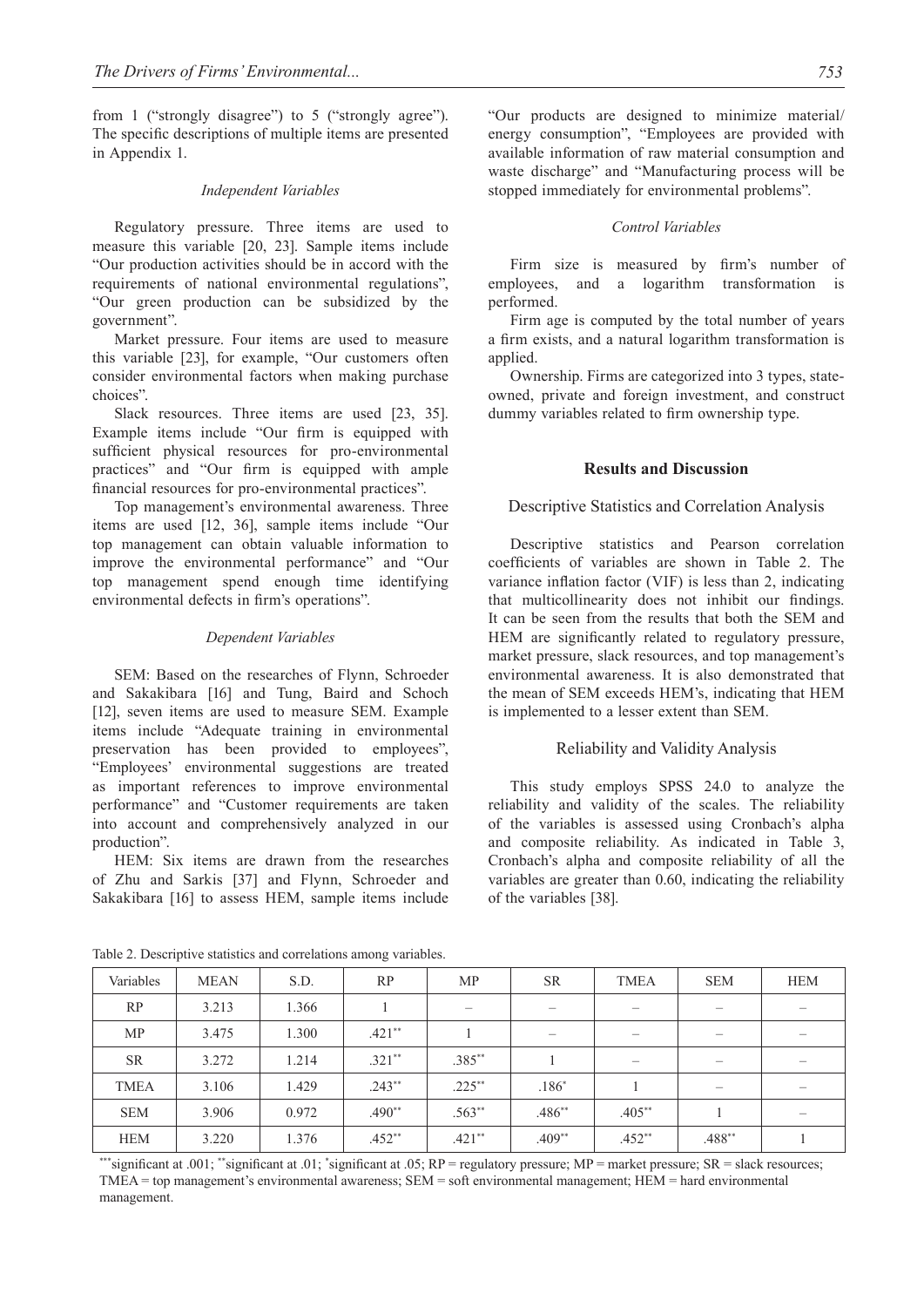| Constructs                               | Item code        | Factor loading | Cronbach's $\alpha$ | Composite reliability |  |
|------------------------------------------|------------------|----------------|---------------------|-----------------------|--|
|                                          | RP1              | 0.747          |                     |                       |  |
| <b>Regulatory Pressure</b>               | RP <sub>2</sub>  | 0.554          | 0.895               | 0.664                 |  |
|                                          | RP3              | 0.582          |                     |                       |  |
|                                          | MP1              | 0.809          |                     |                       |  |
|                                          | MP2              | 0.802          | 0.967               | 0.887                 |  |
| Market Pressure                          | MP3              | 0.844          |                     |                       |  |
|                                          | MP4              | 0.801          |                     |                       |  |
|                                          | SR1              | 0.615          |                     |                       |  |
| <b>Slack Resources</b>                   | SR <sub>2</sub>  | 0.603          | 0.912               | 0.634                 |  |
|                                          | SR3              | 0.596          |                     |                       |  |
|                                          | TMEA1            | 0.814          |                     |                       |  |
| Top Management's Environmental Awareness | TMEA2            | 0.812          | 0.961               | 0.862                 |  |
|                                          | TMEA3            | 0.840          |                     |                       |  |
|                                          | SEM1             | 0.671          |                     |                       |  |
|                                          | SEM2             | 0.702          |                     | 0.869                 |  |
|                                          | SEM3             | 0.696          |                     |                       |  |
| Soft Environmental<br>Management         | SEM4             | 0.688          | 0.925               |                       |  |
|                                          | SEM <sub>5</sub> | 0.694          |                     |                       |  |
|                                          | SEM <sub>6</sub> | 0.711          |                     |                       |  |
|                                          | SEM7             | 0.715          |                     |                       |  |
|                                          | HEM1             | 0.868          |                     |                       |  |
|                                          | HEM2             | 0.860          |                     |                       |  |
|                                          | HEM3             | 0.772          | 0.976               |                       |  |
| Hard Environmental Management            | HEM4             | 0.865          |                     | 0.934                 |  |
|                                          | HEM5             | 0.840          |                     |                       |  |
|                                          | HEM6             | 0.819          |                     |                       |  |

Table 3. Reliability and validity analysis.

The content validity of the survey is supported by relevant theoretical literature. The convergent validity of the scale is evaluated by factor loading and scale reliability. As shown in Table 3, all items exceed the threshold value of 0.50, indicating good convergent validity [39].

#### Regression Results

In order to further verify the research hypotheses, hierarchical regression analysis is performed, and the results are shown in Table 4.

The dependent variables of Model 1 and Model 2 are SEM. Control variables are included in Model 1. The main four independent variables are added in Model 2. The results show that the coefficients of the four independent variables are positive, and all four of these variables are highly significant (at the 0.1% level), indicating that regulatory pressure, market pressure, slack resources, and top management's environmental awareness positively affect SEM. Therefore, hypotheses 1a, 2a, 3a and 4a are supported.

The dependent variables of Model 4 and Model 5 are HEM. Control variables are added in Model 4, and four independent variables are added in Model 5. The results clearly state that the coefficients of the four independent variables are positive, and highly significant (at the 1% level), implying that HEM is positively affected by regulatory pressure, market pressure, slack resources, and top management's environmental awareness. Therefore, hypotheses 1b, 2b, 3b, 4b are supported.

Regulatory pressure and market pressure are integrated into external drivers, and slack resources and top management's environmental awareness into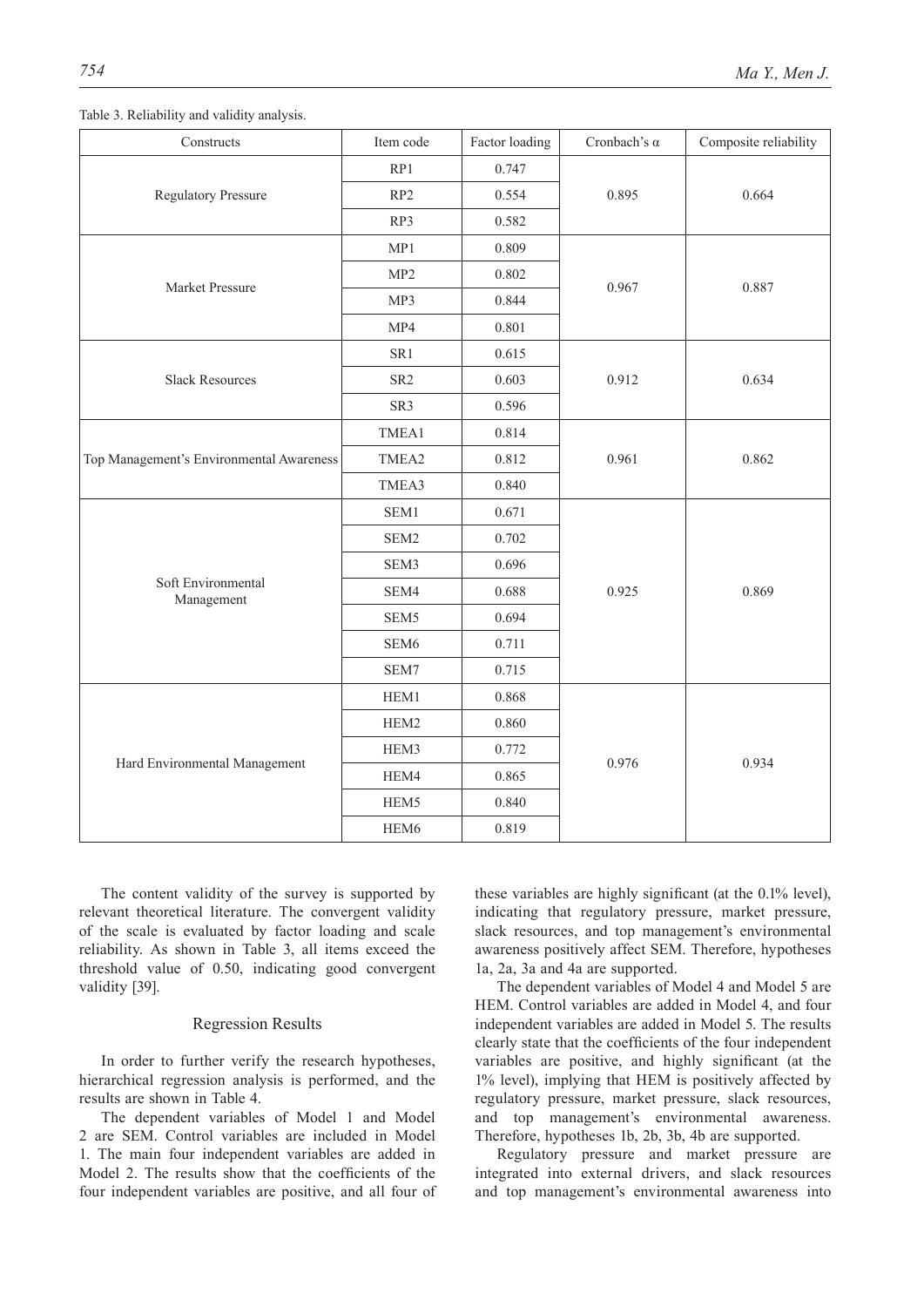|                           | <b>SEM</b> |                |                | <b>HEM</b>     |                |                |
|---------------------------|------------|----------------|----------------|----------------|----------------|----------------|
| Variables                 | M1         | M <sub>2</sub> | M <sub>3</sub> | M <sub>4</sub> | M <sub>5</sub> | M <sub>6</sub> |
| Firm age                  | .057       | .024           | .025           | .030           | $-.001$        | $-.002$        |
| Firm size                 | $-.001$    | $-.065$        | $-.066$        | .152           | .087           | .091           |
| Firm ownership            | $-.017$    | .016           | .014           | $-.058$        | $-.041$        | $-.037$        |
| RP                        |            | $.221***$      |                |                | $.231***$      |                |
| MP                        |            | $.324***$      |                |                | $.170**$       |                |
| <b>SR</b>                 |            | $.249***$      |                |                | $.207**$       |                |
| <b>TMEA</b>               |            | $.237***$      |                |                | $.312***$      |                |
| External drivers          |            |                | $.468***$      |                |                | $.327***$      |
| Internal drivers          |            |                | $.370***$      |                |                | $.405***$      |
| $\mathbb{R}^2$            | .004       | .509           | .507           | .026           | .416           | .410           |
| $\Delta R^2$              | .004       | .505           | .507           | .026           | .389           | .410           |
| $\boldsymbol{\mathrm{F}}$ | .248       | $30.013***$    | 42.174***      | 1.864          | $20.628***$    | 28.533***      |

Table 4. Regression results.

\*\*significant at .001; \*\*significant at .01; \*significant at .05; SEM = soft environmental management; HEM = hard environmental management;  $RP$  = regulatory pressure;  $MP$  = market pressure;  $SR$  = slack resources; TMEA = top management's environmental awareness

internal drivers to further test hypotheses 5a and 5b. The dependent variable in Model 3 is SEM, and the regression results show that external drivers ( $β = 0.468$ , P<0.001) has a greater effect on SEM compared with internal drivers ( $\beta = 0.370$ , P<0.001). The dependent variable in Model 6 is HEM, and the results state that the predictive effect of internal drivers ( $\beta$  = 0.405, P<0.001) is higher than external drivers (β = 0.327, P<0.001). In order to examine the significance of this regression result, this article employs Bootstrap's method to randomly sample 5000 times to verify the confidence interval (CI) of coefficient difference (internal drivers minus external drivers). As for HEM, if the CI is on the right side of 0, it proves that internal drivers are more significant, but for SEM, if the CI is on the left side of 0, it explains that external drivers impose a more significant role. The results demonstrate that the CI of HEM is [0.111, 0.219], and the CI of SEM is [-0.483, -0.181], at 95% confidential level, so both of the results are significant. Hypotheses 5a and 5b are supported.

## Discussion

The result shows the mean of SEM exceeds HEM's, illustrating that SEM is much easier to apply within the firms. The possible explanations for this phenomenon may be as follows. The management methods involved in SEM are universal, easier to be imitated, and lower in cost, while a tremendous amount of time and money need to be put in HEM because it mainly relates to the improvements of product and process, and closely integrates with firm-specific technology and resources.

Regulatory pressure has a positive relationship with SEM and HEM. Government usually employs enforced legislations and regulations to control firms' manufacturing input (e.g., requiring usage of recycle materials), process(e.g., adopting green manufacturing process and statistical control/feedback) and output (e.g., setting barriers for waste discharge) [40], meanwhile, organizations are required legally to report their environmental impacts regularly to the relevant government authorities (e.g., disclosing environmental information) [41] When firms are able to meet government requirements through environmental practices, they will gain greater regulatory elasticity or avoid more stringent regulations in the future.

Market pressure has a positive impact on both of SEM and HEM. With the increasing emphasis on environment in the market, the degree of resource consumption, whether the waste is environmentally friendly disposed of, and the price are important criteria for market participants to consider when making purchase decisions [42]. Thus, collecting and disclosing environmental information, and greening product and process is important reaction to the pressure of market to seek competitive advantages and gain eco-friendly brand recognition [17].

Slack resources are found to have a positive impact on both of SEM and HEM, suggesting that firms aiming to gain social legitimacy and competitive advantages by environmental practices are encouraged to achieve abundant resources. This supports Leonidou, Leonidou, Fotiadis and Zeriti [25] and Chen, et al. [43] suggestion that ample slack resources foster firms' adaptability, cushion the uncertainty of external environment,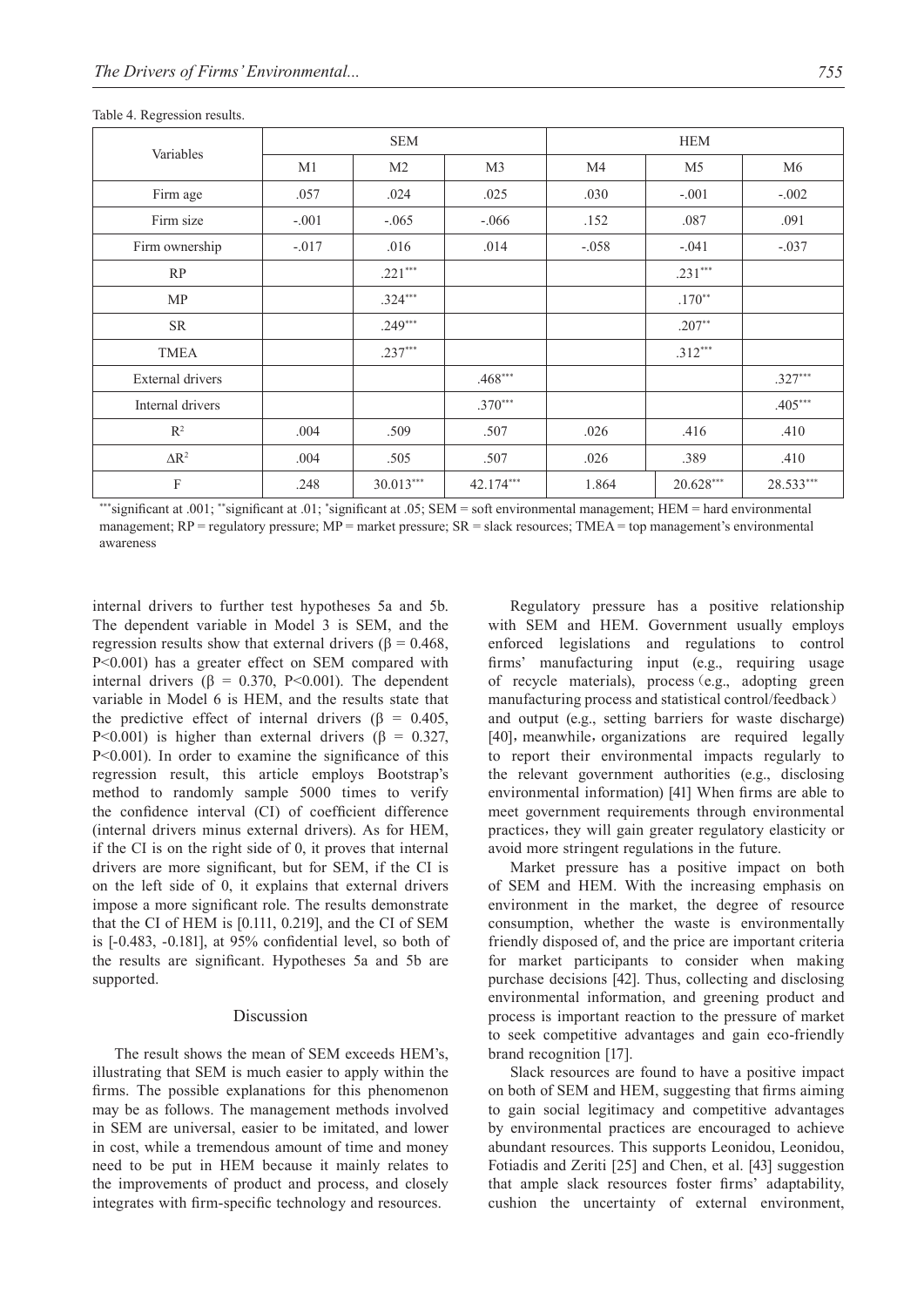specially, it will guarantee the funds and materials of HEM, and help social-oriented SEM with the understanding of external contexts thus allow them to respond in a more timely and effective manner.

Analysis of the relationship between top management's environmental awareness, SEM, and HEM emphasizes the vital role of top management's environmental awareness in fostering EM practices in terms of soft and hard dimensions. It is recommended that top management with strong environmental awareness could attach more attention to the green information in market (e.g., actively collecting green information), response actively to social requirements (e.g., publishing their environmental information to society), and allocate adequate and timely resources to green product design and manufacturing process [7, 28].

This paper defines SEM as social and explicit environmental behaviors. It suggests that SEM is more likely to be affected by external drivers of regulatory pressure and market pressure, and the reasons for this phenomenon may be as follows. On the one hand, government mainly issues a series of environmental laws and regulations to force or induce firms to increase environmental protection efforts to achieve regulatory legitimacy, such as requiring environmental information disclosure, or providing firms with information in the context of which customer demand is vague [44]. On the other hand, stakeholders from market may force firms to comply with environmental ethics and norms through informal methods such as boycott or complaint to make firms assume more environmental responsibility to achieve moral legitimacy [45]. Therefore, relatively short time-consuming methods such as information collection oriented by the market or customers, employee participation and training, and environmental information disclosure are more likely to obtain regulatory and moral legitimacy thus reap the benefits in a short period. However, structural HEM requires firms to pay more attention from internal contexts, for example, green product design needs sufficient talents, green manufacturing process and statistical control/ feedback require advanced technology, equipment and capital support, which requires firms to be equipped with ample resources and top management with environmental awareness so as to make long-term decisions for improving the environment.

### **Conclusions**

This study categorizes EM into SEM and HEM, and the driving factors of these two dimensions are analyzed. Research hypotheses are proposed based on relevant researches and theoretical analysis, and data is collected from China's manufacturing firms for empirical analysis. The main conclusions include: (1) regulatory pressure, market pressure, slack resources and top management's environmental awareness impose a positive and significant role on both SEM and HEM;

(2) SEM is easily affected by external pressures of government and market, while HEM is more likely to be driven by internal pressures of slack resources and top management's environmental awareness.

The conclusions can provide several guidelines and implications for both academia and practitioners. Theoretically, this study has made new contributions to understanding the heterogeneity and specific drivers of EM practices. EM practices are classified into SEM and HEM and the specific power sources of the two dimensions are explored. It improves the pertinence of extent research, and lays managers' emphasis on specific EM practices and their corresponding drivers.

This study also provides enlightenment for practitioners. First, the Chinese government has promulgated 13 laws and 30 regulations related to ecological environments so far (see Appendix 2), it is suggested that the proper law and regulation should be created if it is not stated in the current law of environmental protection to help firms overcome organizational inertia, and then enable firms to proactively implement environmental practices, moreover, externality should be avoided and the law and regulations should be fully enforced by the responsible authorities. Second, firms have adopted a series of EM practice in different operational dimensions to achieve sustainable development (see Appendix 3), however, establishing more effective environmental funds system, setting up insurance of indemnity, and implementing waste minimization concept also should be taken into their consideration. Third, the Best Practicable Environmental Option (BPEO) should be practiced by both the government and firms in China. Furthermore, it is indicated that the practitioners should convert their mind-set only focusing on external pressures to internal drivers considering the substantial effect of HEM on improving environmental performance [17]. Specially, for regulatory agencies, focusing on top management's environmental awareness and slack resources is good breakthrough point. For example, strengthening effective communication between environmental protection departments and top management is conducive to specify suitable environmental strategic direction for firms. In addition, reducing the burden or providing subsidiary resources for firms is also effective approaches. For firms, cultivating an environmental protection culture and allocating resources reasonably is conductive to implement environmental practices smoothly. On the one hand, several supportive measures such as providing training programs related to environmental protection and involving employees to solve environmental problems can be applied to raise the environmental consciousness within firms. On the other hand, resource priority should be given to product and process phases due to their substantial outputs.

However, the following limitations must be considered to interpret the results of this study. First, a relatively small sample was used due to manual data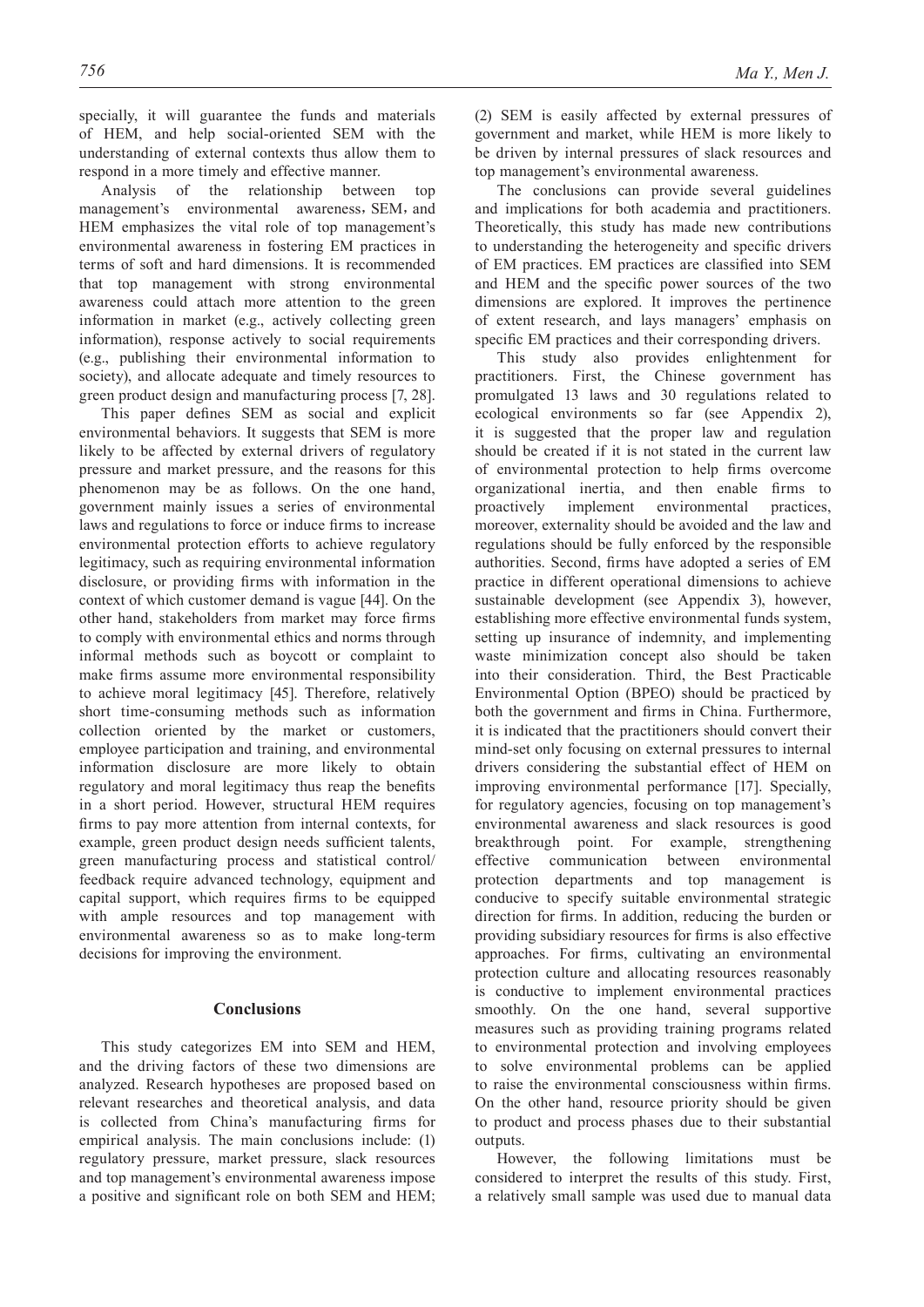collection. Second, it is also acknowledged that the cross-sectional data used may limit the generalization of findings, as firms at different development stages of EM may be affected by different drivers. Therefore, future studies may collect data in a wider range to strengthen the generalizability. Another suggestion is to use longitudinal data to study the differences in driving factors of environmental management at various lifecycle.

## **Acknowledgements**

This work was supported by the National Social Science Planning Project of China (No. 20BGL195).

# **Conflict of Interest**

The authors declare no conflict of interest.

## **Appendix**

| Variables                        | Items                                                                                                                              |
|----------------------------------|------------------------------------------------------------------------------------------------------------------------------------|
|                                  | RP1: Our production activities should be in accord with the requirements of national environmental regula-<br>tions.               |
| Regulatory pressure              | RP2: Our green production can be subsidized by the government.                                                                     |
|                                  | RP3: Penalties are imposed by the government for firms' violation of environmental regulations and standards.                      |
|                                  | MP1: Financial institutions may not support our firm if our products or emissions release environmentally<br>hazardous substances. |
| Market pressure                  | MP2: Our customers often consider environmental factors when making purchase choices.                                              |
|                                  | MP3: Our suppliers' environmental attitude has an impact on our firm's business.                                                   |
|                                  | MP4: Being responsible for the environment is the basic requirement of our industry.                                               |
|                                  | SR1: Our firm is equipped with sufficient physical resources for pro-environmental practices.                                      |
| Slack resources                  | SR2: Our firm is equipped with ample financial resources for pro-environmental practices.                                          |
|                                  | SR3: Our firm can always find the "manpower" to implement pro-environmental practices.                                             |
| Top management's                 | TMEA1: Our top management can obtain valuable information to improve the environmental performance.                                |
| environmental                    | TMEA2: Our top management spends enough time identifying environmental defects in firm's operations.                               |
| awareness                        | TMEA3: Our top management allocates enough resources to support firm's environmentally friendly activities.                        |
|                                  | SEM1: Adequate training in environmental preservation has been provided to employees.                                              |
|                                  | SEM2: Adequate training for employees' deeper understanding of firm's environmental policies has been of-<br>fered.                |
| Soft environmental               | SEM3: Employees' environmental suggestions are treated as important references to improve environmental<br>performance.            |
| management                       | SEM4: Employees involve in and are responsible for the design of environmental management system.                                  |
|                                  | SEM5: Keeping a close relationship to customers in general is of great importance.                                                 |
|                                  | SEM6: Customer requirements are taken into account and comprehensively analyzed in our production.                                 |
|                                  | SEM7: We disclose environmental information to the public actively.                                                                |
| Hard environmental<br>management | HEM1: Our products are designed to minimize material / energy consumption.                                                         |
|                                  | HEM2: Our products are designed with the characteristics of reuse, recycling, and recovery of materials.                           |
|                                  | HEM3: Employees are provided with available information of raw material consumption and waste discharge.                           |
|                                  | HEM4: Data of material consumption and waste discharge can be recorded in time.                                                    |
|                                  | HEM5: Our production process is green and efficient.                                                                               |
|                                  | HEM6: Manufacturing process will be stopped immediately for environmental problems.                                                |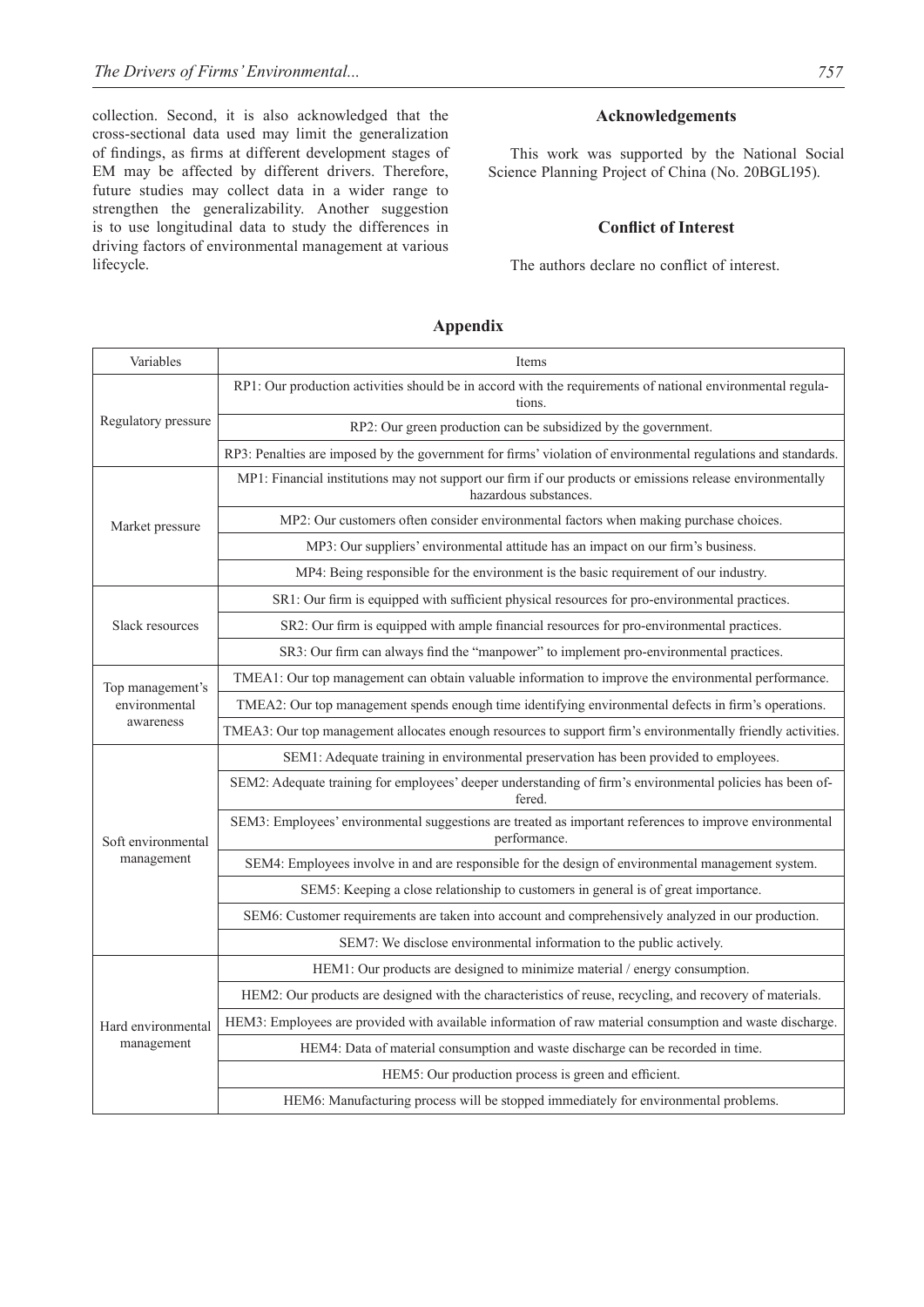|             | Appendix 2: Current environmental laws and regulations of China.                                                                                                                                     |
|-------------|------------------------------------------------------------------------------------------------------------------------------------------------------------------------------------------------------|
| Type        | Current environmental laws and regulations                                                                                                                                                           |
|             | 1. The Law on Environmental Protection                                                                                                                                                               |
|             | 2. Law of Marine Environmental Protection                                                                                                                                                            |
|             | 3. Law of Prevention and Control of Water Pollution                                                                                                                                                  |
|             | 4. The Law on the Prevention and Control of Air Pollution                                                                                                                                            |
|             | 5. The Law on Pollution Prevention and Control of Solid Waste                                                                                                                                        |
|             | 6. Law of Prevention and Control of Pollution from Environmental Noise                                                                                                                               |
| Laws        | 7. The Cleaner Production Promotion Law                                                                                                                                                              |
|             | 8. Environment Impact Assessment Law                                                                                                                                                                 |
|             | 9. Radioactive Pollution Prevention and Control Law                                                                                                                                                  |
|             | 10. Circular Economy Promotion Law                                                                                                                                                                   |
|             | 11. Environmental Protection Tax Law                                                                                                                                                                 |
|             | 12. Nuclear Safety Law                                                                                                                                                                               |
|             | 13. The Law on the Prevention and Control of Soil Pollution                                                                                                                                          |
|             | 1. The Regulations of the People's Republic of China Concerning Environmental Protection in Offshore Oil<br><b>Exploration and Exploitation</b>                                                      |
|             | 2. Administrative Rules of Waste-dumping to the Ocean of the People's Republic of China                                                                                                              |
|             | 3. Regulations of the People's Republic of China on the Administration of Supervision over Safety of Nuclear<br>Facilities for Civilian Use                                                          |
|             | 4. Regulations of the People's Republic of China on the Management of Nuclear Materials                                                                                                              |
|             | 5. Regulations on Environmental Management for Preventing Shipbreaking Pollution                                                                                                                     |
|             | 6. The Regulations Concerning the Prevention and Cure of Pollution Damage of Marine Environment by Pollutants<br>from Land                                                                           |
|             | 7. Regulations of the People's Republic of China on the Control of Pollution Damage to the Marine Environment in<br><b>Coastal Construction Projects</b>                                             |
|             | 8. Regulations Governing Emergency of Nuclear Accidents of Nuclear Power Plants                                                                                                                      |
|             | 9. Regulations of the People's Republic of China on Natural Reserves                                                                                                                                 |
|             | 10. Interim Regulations Concerning the Prevention and Control of Water Pollution of The Huaihe River Valley                                                                                          |
|             | 11. Regulations on environmental protection management of construction project                                                                                                                       |
| Regulations | 12. The Regulations of Safety Management on Hazard Chemicals                                                                                                                                         |
|             | 13. Regulations for Medical Waste Management                                                                                                                                                         |
|             | 14. The Measures for the Administration of Permit for Operation of Dangerous Wastes                                                                                                                  |
|             | 15. Regulations on Biosafety Management of Pathogenic Microorganism Laboratory                                                                                                                       |
|             | 16. Regulations on Safety and Protection of Radioisotope and Radiographs                                                                                                                             |
|             | 17. Regulations on the Prevention and Control of Pollution Damage to the Marine Environment by Marine Engineer-<br>ing Construction Projects                                                         |
|             | 18. Regulations on the Supervision and Administration of Civil Nuclear Safety Equipment                                                                                                              |
|             | 19. Regulations on the National Census of Pollution Sources                                                                                                                                          |
|             | 20. Measures of the people's Republic of China for the Examination and Approval of the Entry and Exit of Livestock<br>and Poultry Genetic Resources and Foreign Cooperative Research and Utilization |
|             | 21. Regulations on the Administration of the Recovery and Treatment of Waste Electrical and Electronic Products                                                                                      |
|             | 22. Regulations on Planning Environmental Impact Assessment                                                                                                                                          |
|             | 23. Regulations on the Prevention and Control of Vessel induced Sea Pollution from Marine Environment                                                                                                |

Appendix 2: Current environmental laws and regulations of China.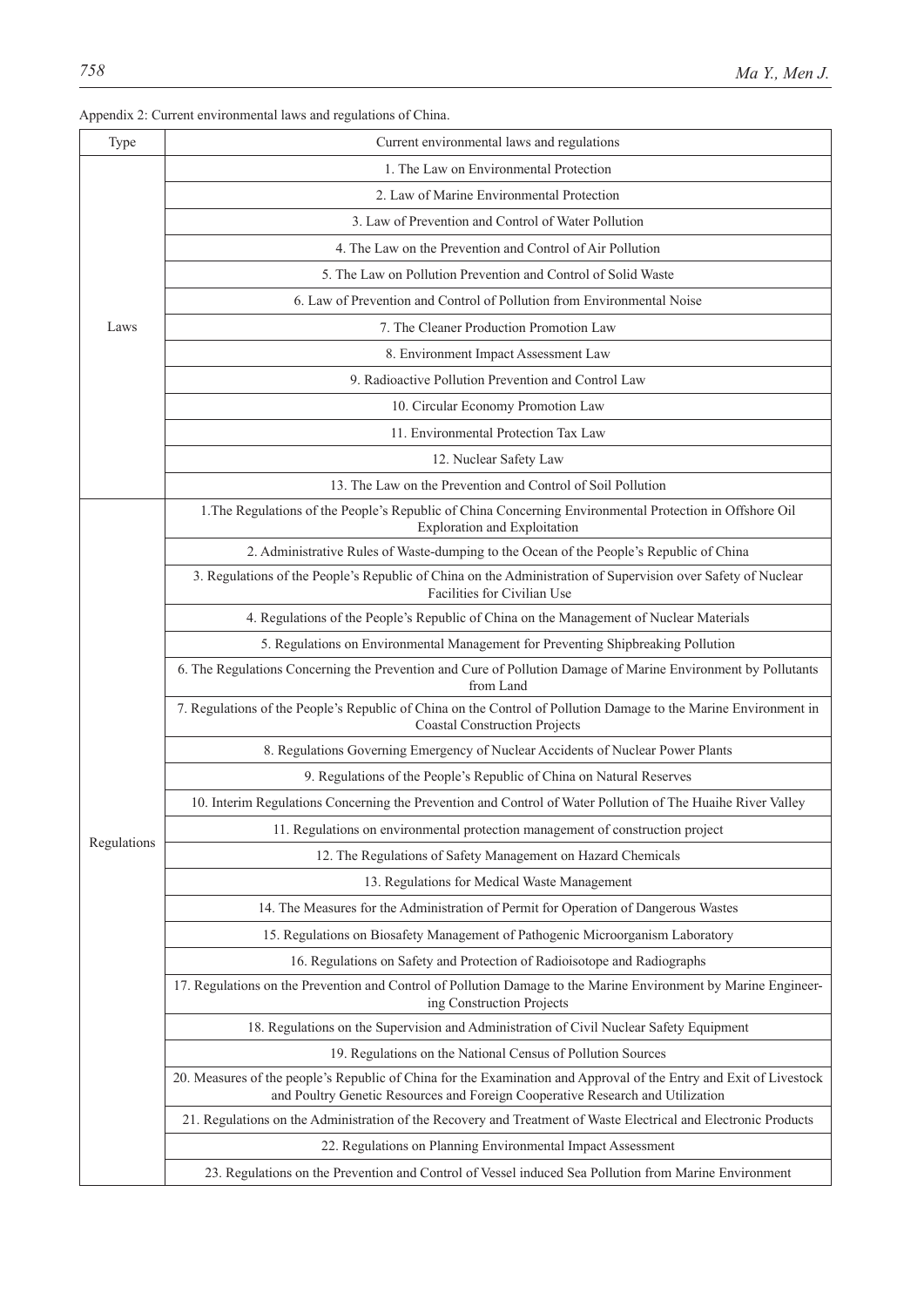# Appendix 2: Continued.

|             | 24. Regulations on the Administration of Transport Safety of Radioactive Materials                              |  |
|-------------|-----------------------------------------------------------------------------------------------------------------|--|
| Regulations | 25. Regulations on the Administration of Ozone Depleting Substances                                             |  |
|             | 26. Regulations on the Administration of Taihu Lake Basin                                                       |  |
|             | 27. Regulations on Safety Management of Radioactive Waste                                                       |  |
|             | 28. Regulations on Urban Drainage and Sewage Treatment                                                          |  |
|             | 29. Regulations on Prevention and Control of Pollution from Large Scale Livestock and Poultry Breeding          |  |
|             | 30. Regulations on the Implementation of the Environmental Protection Tax Law of the People's Republic of China |  |

Appendix 3: Corporate environmental management practices.

| Dimensions              | Corporate environmental management practices                  |  |  |  |  |
|-------------------------|---------------------------------------------------------------|--|--|--|--|
|                         | Green product design                                          |  |  |  |  |
| Product                 | Product Life Cycle Assessment (LCA)                           |  |  |  |  |
|                         | Green packaging                                               |  |  |  |  |
|                         | Green marketing                                               |  |  |  |  |
|                         | Inputting environmentally friendly materials                  |  |  |  |  |
|                         | Water resources management                                    |  |  |  |  |
|                         | Saving energy and reducing consumption                        |  |  |  |  |
| Manufacturing process   | Recycling                                                     |  |  |  |  |
|                         | Statistical control/feedback                                  |  |  |  |  |
|                         | Using pollution prevention technology                         |  |  |  |  |
|                         | Exhaust emission and management                               |  |  |  |  |
|                         | Solid waste management                                        |  |  |  |  |
| Waste disposal          | Sewage disposal                                               |  |  |  |  |
|                         | Noise management                                              |  |  |  |  |
|                         | Greenhouse gas emission management                            |  |  |  |  |
| External relationship   | Establishing green alliance                                   |  |  |  |  |
|                         | Environmental information disclosure                          |  |  |  |  |
|                         | Green purchasing                                              |  |  |  |  |
|                         | Environmental control of suppliers                            |  |  |  |  |
| Supply chain management | Consumer collaboration                                        |  |  |  |  |
|                         | Investment recovery                                           |  |  |  |  |
|                         | Setting up environmental policy                               |  |  |  |  |
|                         | Establishing environmental protection department or team      |  |  |  |  |
|                         | Environmental training                                        |  |  |  |  |
|                         | Green office and environmental promotion                      |  |  |  |  |
| Organization and System | Employee involvement                                          |  |  |  |  |
|                         | Periodic environmental audits                                 |  |  |  |  |
|                         | Implementing environmental accounting                         |  |  |  |  |
|                         | Establishing an environmental performance evaluation system   |  |  |  |  |
|                         | Passed ISO14001 Environmental Management System certification |  |  |  |  |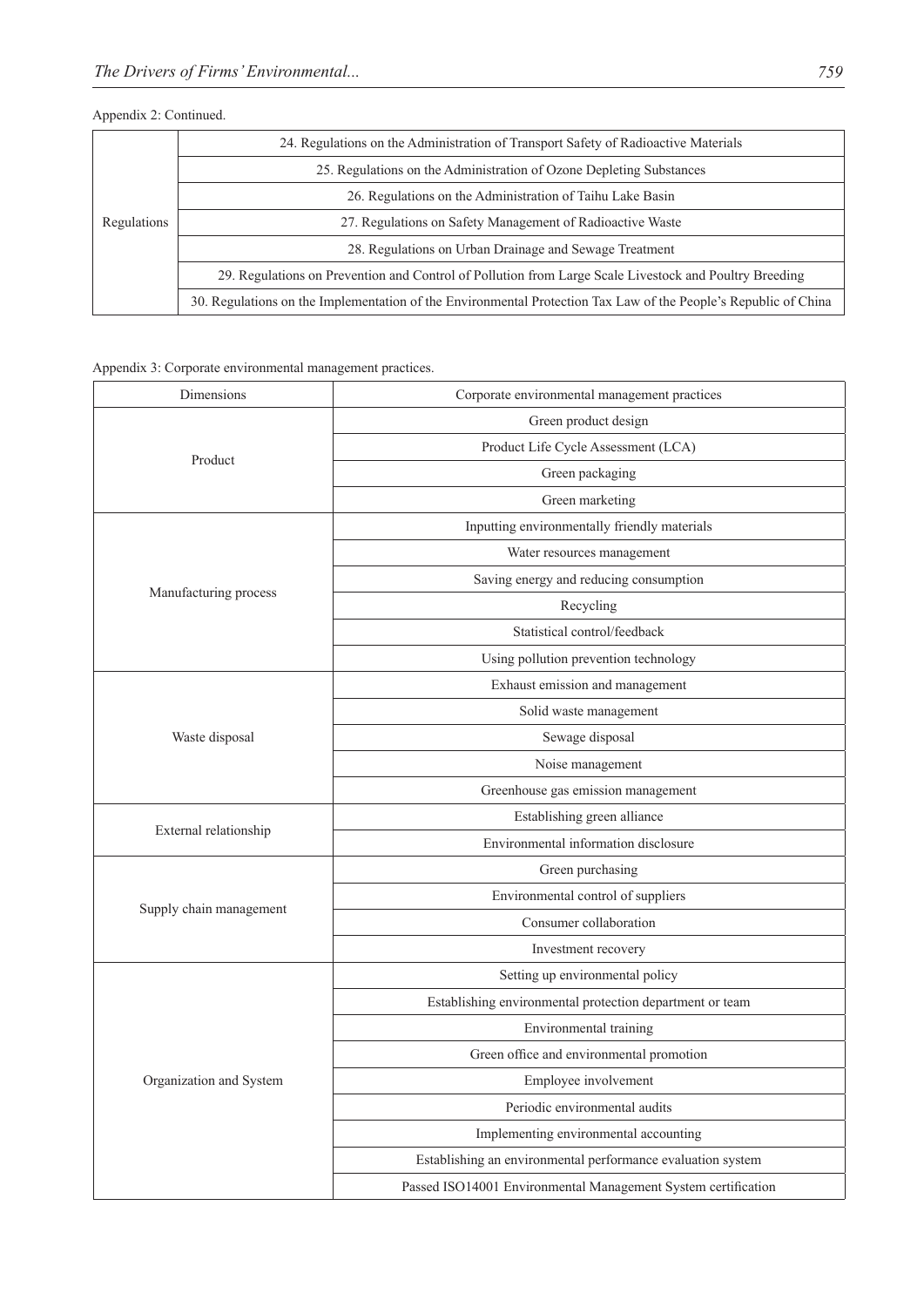#### **References**

- 1. CAI W., LI G. The drivers of eco-innovation and its impact on performance: Evidence from China. Journal of Cleaner Production, **176**, 110, **2018**.
- 2. DIMAGGIO P., POWELL W. The iron cage revisited: institutional isomorphism and collective rationality in organizational fields. American Sociological Review, **48**, 147, **1983**.
- 3. HOJNIK J., RUZZIER M. What drives eco-innovation? A review of an emerging literature. Environmental Innovation and Societal Transitions, **19**, 31, **2016**.
- 4. TESTA F., BOIRAL O., IRALDO F. Internalization of environmental practices and institutional complexity: can stakeholders pressures encourage greenwashing? Journal of Business Ethics, **147**, 287, **2018**.
- 5. TSAI K., LIAO Y. Innovation capacity and the implementation of eco-innovation: toward a contingency perspective. Business Strategy and the Environment, **26**, 1000, **2017**.
- 6. DEMIREL P., KESIDOU E. Sustainability-oriented capabilities for eco-innovation: Meeting the regulatory, technology, and market demands. Business Strategy and the Environment, **28**, 847, **2019**.
- 7. JIANG Y., ASANTE D., ZHANG J., CAO M. The effects of environmental factors on low-carbon innovation strategy: A study of the executive environmental leadership in China. Journal of Cleaner Production, **266**, 121998, **2020**.
- 8. BERRONE P., FOSFURI A., GELABERT L., GOMEZ-MEJIA L.R. Necessity as the mother of "green" inventions: institutional pressures and environmental innovations. Strategic Management Journal, **34**, 891, **2013**.
- 9. DEL RIO P., ROMERO-JORDAN D., PENASCO C. Analysing firm-specific and type-specific determinants of eco-Innovation. Technological and Economic Development of Economy, **23**, 270, **2017**.
- 10. KLASSEN R., MCLAUGHLIN C. The impact of environmental management on firm performance. Management Science, **42**, 1199, **1996**.
- 11. MERLI R., PREZIOSI M. The EMAS impasse: factors influencing Italian organizations to withdraw or renew the registration. Journal of Cleaner Production, **172**, 4532, **2018**.
- 12. TUNG A., BAIRD K., SCHOCH H. The relationship between organisational factors and the effectiveness of environmental management. Journal of Environmental Management, **144**, 186, **2014**.
- 13. MA Y., ZHANG Q., YIN H. Environmental management and labor productivity: the moderating role of quality management. Journal of Environmental Management, **255**, **2020**.
- 14. RAHMAN S., BULLOCK P. Soft TQM, hard TQM, and organisational performance relationships: an empirical investigation. Omega-International Journal of Management Science, **33**, 73, **2005**.
- 15. TRUMPP C., ENDRIKAT J., ZOPF C., GUENTHER E. Definition, Conceptualization, and Measurement of Corporate Environmental Performance: A Critical Examination of a Multidimensional Construct. Journal of Business Ethics, **126**, 185, **2013**.
- 16. FLYNN B.B., SCHROEDER R.G., SAKAKIBARA S. The Impact of quality management practices on performance and competitive advantage. Decision Sciences, **26**, 659, **1995**.
- 17. MENG X., ZENG S., XIE X., ZOU H. Beyond symbolic and substantive: strategic disclosure of corporate environmental information in China. Business Strategy and the Environment, **28**, 403, **2019**.
- 18. ZHANG Y., WANG J., XUE Y., YANG J. Impact of environmental regulations on green technological innovative behavior: An empirical study in China. Journal of Cleaner Production, **188**, 763, **2018**.
- 19. CAMPBELL J.L. Why would corporations behave in socially responsible ways? An institutional theory of corporate social responsibility. Academy of Management Review, **32**, 946, **2007**.
- 20. LI Y. Environmental innovation practices and performance: moderating effect of resource commitment. Journal of Cleaner Production, **66**, 450, **2014**.
- 21. LIAO Y.-C., TSAI K.-H. Innovation intensity, creativity enhancement, and eco-innovation strategy: The roles of customer demand and environmental regulation. Business Strategy and the Environment, **28**, 316, **2019**.
- 22. HUANG X., HU Z., LIU C., YU D., YU L. The relationships between regulatory and customer pressure, green organizational responses, and green innovation performance. Journal of Cleaner Production, **112**, 3423, **2016**.
- 23. WANG S., LI J., ZHAO D. Institutional pressures and environmental management practices: the moderating effects of environmental commitment and resource availability. Business Strategy and the Environment, **27**, 52, **2017**.
- 24. BOURGEOIS L.J. On the measurement of organizational slack. Academy of Management Review, **6**, 29, **1981**.
- 25. LEONIDOU L.C., LEONIDOU C.N., FOTIADIS T.A., ZERITI A. Resources and capabilities as drivers of hotel environmental marketing strategy: implications for competitive advantage and performance. Tourism Management, **35**, 64, **2013**.
- 26. GARAY L., FONT X. Doing good to do well? Corporate social responsibility reasons, practices and impacts in small and medium accommodation enterprises. International Journal of Hospitality Management, **31**, 329, **2012**.
- 27. HAMBRICK D.C. Upper echelons theory: an update. Academy of Management Review, **22**, 334, **2007**.
- 28. ZHANG B., WANG Z., LAI K.-H. Mediating effect of managers' environmental concern: Bridge between external pressures and firms' practices of energy conservation in China. Journal of Environmental Psychology, **43**, 203, **2015**.
- 29. GARCíA-SáNCHEZ I.M., MARTíNEZ-FERRERO J. Chief executive officer ability, corporate social responsibility, and financial performance: The moderating role of the environment. Business Strategy and the Environment, **28**, 542, **2018**.
- 30. LU Y., ABEYSEKERA I. Stakeholders' power, corporate characteristics, and social and environmental disclosure: evidence from China. Journal of Cleaner Production, **64**, 426, **2014**.
- 31. CHOO A.S., LINDERMAN K.W., SCHROEDER R.G. Method and psychological effects on learning behaviors and knowledge creation in quality improvement projects. Management Science, **53**, 437, **2007**.
- 32. REN S., HE D., ZHANG T., CHEN X. Symbolic reactions or substantive pro-environmental behaviour? An empirical study of corporate environmental performance under the government's environmental subsidy scheme. Business Strategy and the Environment, **28**, 1148-116, **2019**.